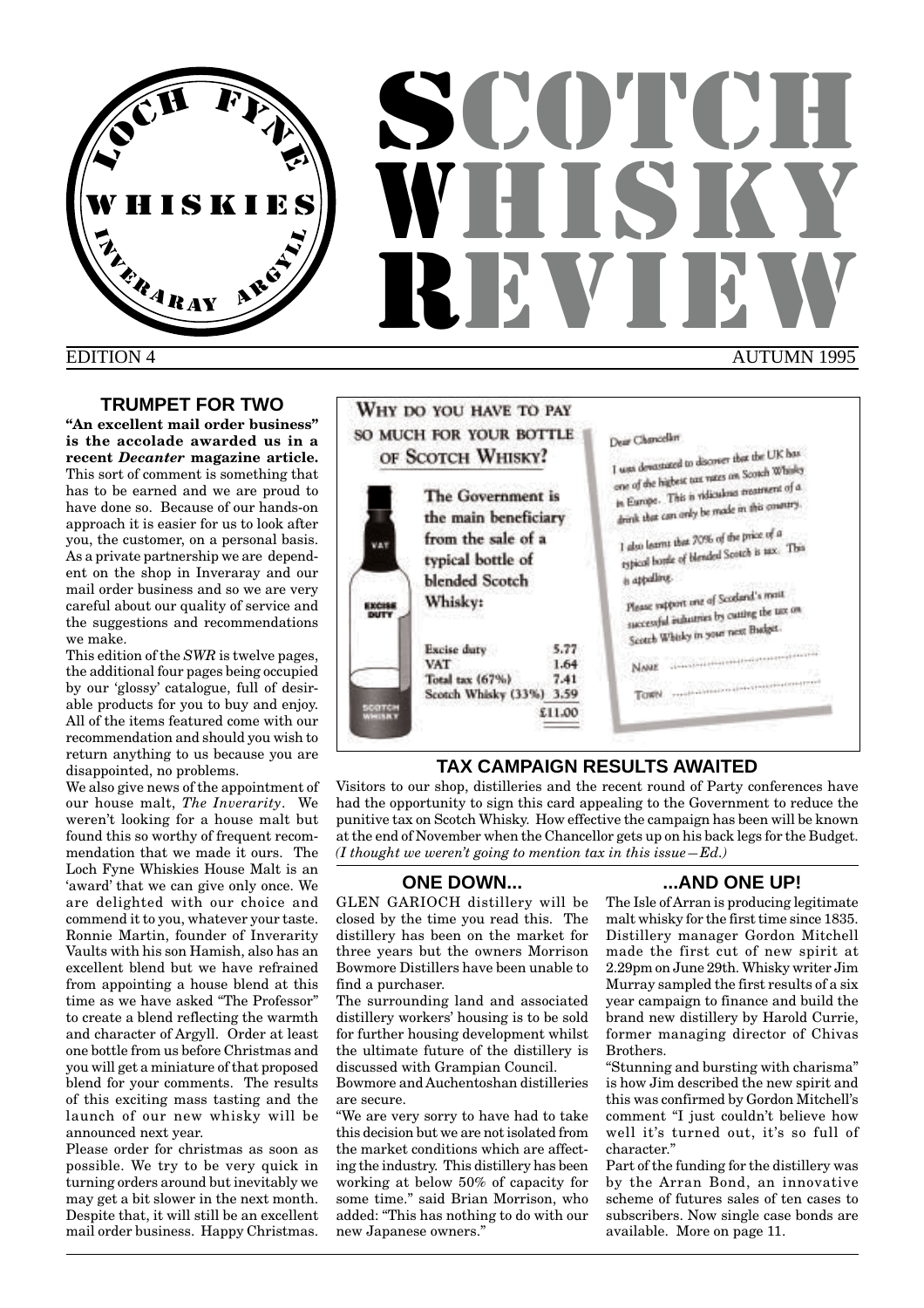

**George Urquhart has worked for the business of Gordon & MacPhail for 62 years and continues as executive Chairman of what is now, indisputably, the world's leading malt whisky specialist.**

The company, which is also managed by his three sons and one daughter, celebrates its centenary this year, and Loch Fyne Whiskies caught a glimpse of the industry over the years through Mr Urquhart's eyes.

#### **LFW: Have you ever worked any where else?**

I started full time at the age of 14; my father thought that I would learn more working here than staying on at school. Even before that, I used to dodge down from school to help with the whisky bottling.

#### **LFW: How many worked for Gordon & MacPhail at that time?**

About 35, we were significant local employers. We were large importers of foodstuffs as well as the whisky and grocery business.

#### **LFW: How important was whisky to the business of G&M?**

It was always very important. James Gordon was deeply involved with the local distillers and he concentrated on the whisky broking as well as wines and other spirits rather than the grocery which was dealt with by John MacPhail. Elgin was an important centre for the whisky industry. Many of the distillery owners lived in some of the most prestigious houses and a few descendants of those owners are in the town today. There is even a church in Elgin called the 'whisky Kirk' because quite a number of the congregation were involved in the distilling.

Many local distillers rented office space from us and when we repainted some years ago, under all the layers of paint, we found the names of the distilleries stencilled on the doors. All the offices had two rooms—a manager's office and

**THE INDEPENDENT** a room to the side housing a sink with a fitment black marble surround with a fitment for upside down tasting glasses over the sink.

#### **LFW: Were there many whisky brokers in Elgin?**

No, most in Elgin were involved in distilling. With the exception of James Gordon, most brokers were based either in Glasgow or Edinburgh.

My father, who started working for Gordon & MacPhail from the earliest days, worked mainly in the broking and wholesale side and when James Gordon died in 1915 he carried on the broking side of the business on his own. I then looked after it for my father. Like James Gordon, father also had share holdings in several local distilleries including Longmorn, Strathisla and Glen Grant. **LFW: And presumably Mortlach.**

No, the close association with Mortlach Distillery arose because my father was a close personal friend of the owner, Dr Cowie. Many distillers used to seek father's advice, particularly on marketing matters and occasionally, if stuck for a filling order, Dr Cowie would approach my father.

This was in the time when a private individual could go to a distillery and have a ten gallon cask filled. I can remember the local golf club used to fill casks with Glen Grant and water it down themselves, but they couldn't filter it and it was a murky looking whisky! Once it was in the glass it didn't look so bad and was enjoyed nonetheless.

## **LFW: So you started on the bottling line; any recollections?**

At that time we used to have lovely spring water in Elgin. It came from Kellas and the Black Hills . Lovely water, untreated and pure. These days we have to purify the water before use but back then we could use it straight for reducing the whisky to normal strength without any further treatment. I particularly recall we had a waterpowered lift to move casks throughout the four-storey building which was driven by the available mains water pressure, no pumps at all. It was amazing, this rickety old thing, but it worked! They had them in Glasgow stores and I was amazed with the speed of those lifts, they were so fast! We still had to move 1/2 ton casks down some stone steps to the cellar—that was hard work—and dangerous! Wearing a jute sack as an apron to protect our clothes, we stood in front of the barrel and carefully slid it down a pair of skids. Beer casks we could bounce onto a mat but not whisky!

Filtration was done by gravity using a big round filter on which you had to make a porridge-like filter bed, mixing the filter pulp with the whisky and letting it settle before turning on the flow of whisky. Once you had started you

couldn't stop otherwise the filter bed would lift and you would have to run the whole lot through again. Done correctly you could get the whisky really sparkling!

# **LFW: Was everything bottled?**

No, we sold a lot of whisky in bulk in stoneware jars of up to six gallons. These were made for us by Buchan's in Portobello and the Blind Asylum in Aberdeen made and maintained the wickerwork that protected them. The jars had a cork, then a red wax seal and then our seal so it would show if it was tampered with. The publican filled his glass counter jar, which often had the name of the whisky gold-leafed onto it, from the stoneware jar.

Customs controls were strict. Whenever whisky left the warehouse it always had to be accompanied by a Customs permit. If a Customs Officer stopped a wagon carrying spirits without a permit he would assume it was smuggled.

#### **LFW: Did you bottle for the distillers or only for yourselves?**

Ourselves. Distillers were just making malt whisky—they had no interest in marketing and bottling themselves. Printers in Aberdeen would print bottle labels in bulk and then a local printer would overprint our name. We would be issued with so many labels from the distiller when we were paying duty for the casks at the distillery.

*"the distillers had no interest in marketing"*

#### **LFW: Was this issue of labels to protect the integrity of their whisky?**

That wasn't necessary; people in those days trusted each other. Business dealings were based on gentlemen's agreements. Any unscrupulous person coming on the scene was identified fairly quickly.

#### **LFW: For how long was a malt matured in those days?**

Distillers thought that if it was over eight years old then it was too old. In 1945 we started bottling Glen Grant at eight years old. It was my job to write the age on each label, by hand with an ordinary pen in red ink.

#### **LFW: Now it's difficult to find a Glen Grant over five years old!**

Glen Grant has got quite a good bouquet and it matures quite quickly; it was actually a nice whisky at five years old. Before 1939 we sold quite a bit of 'clear' Glen Grant, especially in Inverness where it was popular amongst the carters who worked with big Clydesdale horses from the railway station. 'Clear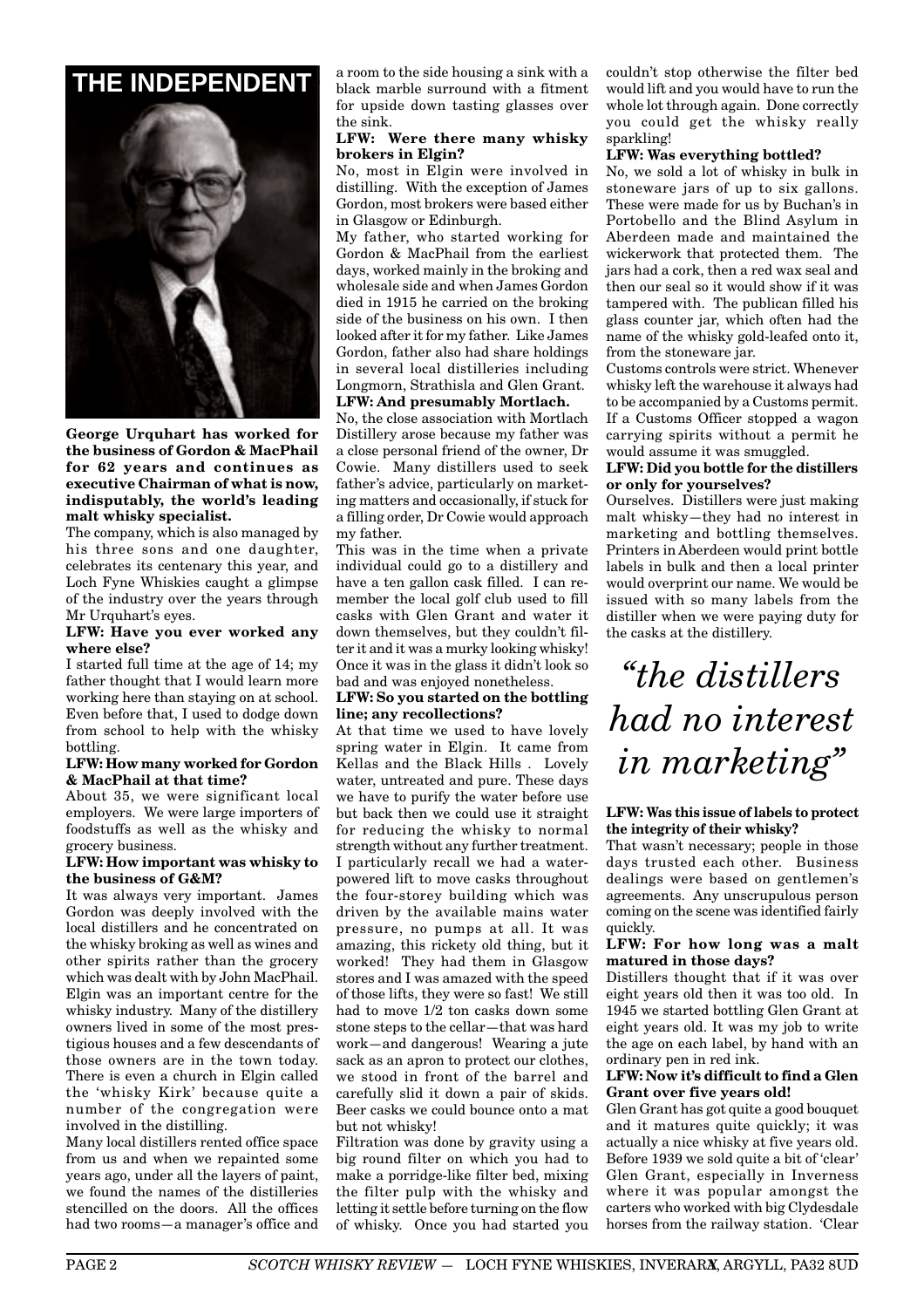#### Glen Grant' was their dram!

After the war I remember we took a few butts from the distillery with no colour in them at all, the whisky was very pale. I looked at these casks and decided to re-introduce clear Glen Grant whisky at 8 years old and that certainly took off! When our competitors followed our lead but sold at five years old and cut the price, eventually we were forced into doing the same because people were asking for five year old Glen Grant.

For the distiller to get the money in five years rather than eight or ten was a great advantage.

In the 1950's we were the biggest bottlers of Macallan and I think it would be fair to say we helped that distillery to establish its malt market. They had their own labels, but they were late on the scene. The man controlling it was a Dr Shiach who was a G.P. in England. A nice man, he often came into the office and spoke to my father. He was keen that we should keep the price down on a par with blend whisky like Johnnie Walker. In those days blend might have been ten shillings a bottle, Macallan malt maybe twelve and sixpence—there was not much of a price difference. As a result it became quite popular locally.

In fact most of the malt whiskies that are popular today got into the market because they almost 'gave it away' to start with.

#### **LFW: Do you still buy mature whisky?**

Whisky is produced by the distillery under contract to us and it is filled into our own casks. We mature it, either in our own warehouses in Elgin or at the distillery where it was produced.

#### **LFW: Was a cask expensive or cheap?**

A cask that now costs £200 was then maybe the equivalent of £20.

We bottled quite a lot of sherry and port in those days and kept the suitable casks for maturing our whisky. We also bought in, particularly from a firm in Aberdeen who had good connections with the big sherry firms. We got lovely old casks of



Gonzalez, Williams & Humbert and especially Harvey's; all were excellent we've still got a lot of them in the bond even now. I also went to Spain quite a number of times and bought a lot of casks myself. We are prepared to pay a premium for good quality casks because it is well worth it for the whisky.

With the whisky boom in the 1960's, we went onto using bourbon casks as well, importing them either as full barrels or in 'shook form', that is that they had the staves numbered, the head removed, knocked down and strapped so they took up less shipping space. Then you had to sort out the numbers and remake them, like a jigsaw.

If we were having new casks made we bought new white Orleans oak which is just perfect for maturing whisky, very close grained. We imported the wood and gave it to the cooper and he made hogsheads. We were never keen on the smaller barrels because they're not an economic size.

# *"over eight years was too old"*

#### **LFW: You must be a leading expert on casks.**

The suitability of oak for making strong casks varies from country to country. The best oak for whisky was memel oak from Poland but that wood was all cut down during the First World War. You could use those casks for 100 years, they were so strong with great thick staves. If they are too thin you get a whole lot of staves just cracking.

I remember I once bought a big batch of casks that came from Algiers that had been used by the French people producing wine in north Africa and those staves were very strong! They didn't crack, they were great thick staves, wonderful. We used them to mature grain whisky. Mediterranean oak is not very straight grained wood, and the staves are inclined to crack. French oak is not too bad, you can get some quite good cognac casks but that's not really used. I kept some malt whisky in good quality oak cognac casks as an experiment, with excellent results.

You can produce good whisky out

of Portuguese oak but most of the port that comes into the country is in chestnut and only occasionally oak. We also matured some whisky in oak Port Pipes with very good results. They're an unwieldy cask! They're long with quite a curvature on

them and can hold 120 gallons!

Nowadays we have casks made and seasoned for us in Spain. We're able to specify stave length, thickness of wood, everything.

**LFW: For how long are they seasoned?** About three or four years. It's quite expensive; we're paying for casks in June this year so that they can be made and filled with sherry. The ones we've just got in from 1991 are excellent.

#### **LFW: How do you avoid conflict with distillery owners of the whiskies that you market?**

We've been in the bottled malt whisky business longer than most of the distillers, with perhaps a couple of exceptions. Our relationships with a number of the distillers go back many years and we work hard to maintain these good relationships. It is appreciated that there is room for all of us in the market place, particularly as we are able to do some of the things that large companies are unable to do. We are able to offer much older vintages, for example. Way back in the fifties and sixties, far less the forties, no distiller had an interest in keeping back whiskies.

**LFW: How's progress on the refurbishment of Benromach Distillery?** We are working slowly; its always been a long term project. We've got some equipment in and the contractors are working there now. Production will start probably next year. We're putting in small stills with a view to producing a typical, classic, Speyside whisky. We want a Speyside whisky because that is where we came from originally. That is the Gordon & MacPhail style.

#### **LFW: How do you view the whisky industry of today?**

We're quite lucky that at the moment malt whisky seems to be well received. There's a lot of interest all around the world. The demand for malt whisky has never been greater and it's good that many companies bottle at varying ages and strengths. I am concerned that some of these companies are bottling whiskies at very young ages and often these whiskies are not at their best.

It is sad to see so much control of the industry being exercised by companies who have head offices outside Scotland. This means fewer jobs in Scotland and less of a Scottish influence on Scotch whisky.

#### **LFW: And the whisky business of the future?**

Bottled malt whisky represents less than 10% of the total Scotch whisky industry and I hope that sales will reach 10% by the year 2000. Sales of blended whisky have been under pressure but it's pleasing that export sales at least are improving.

But you will really have to talk to the next generation about the future.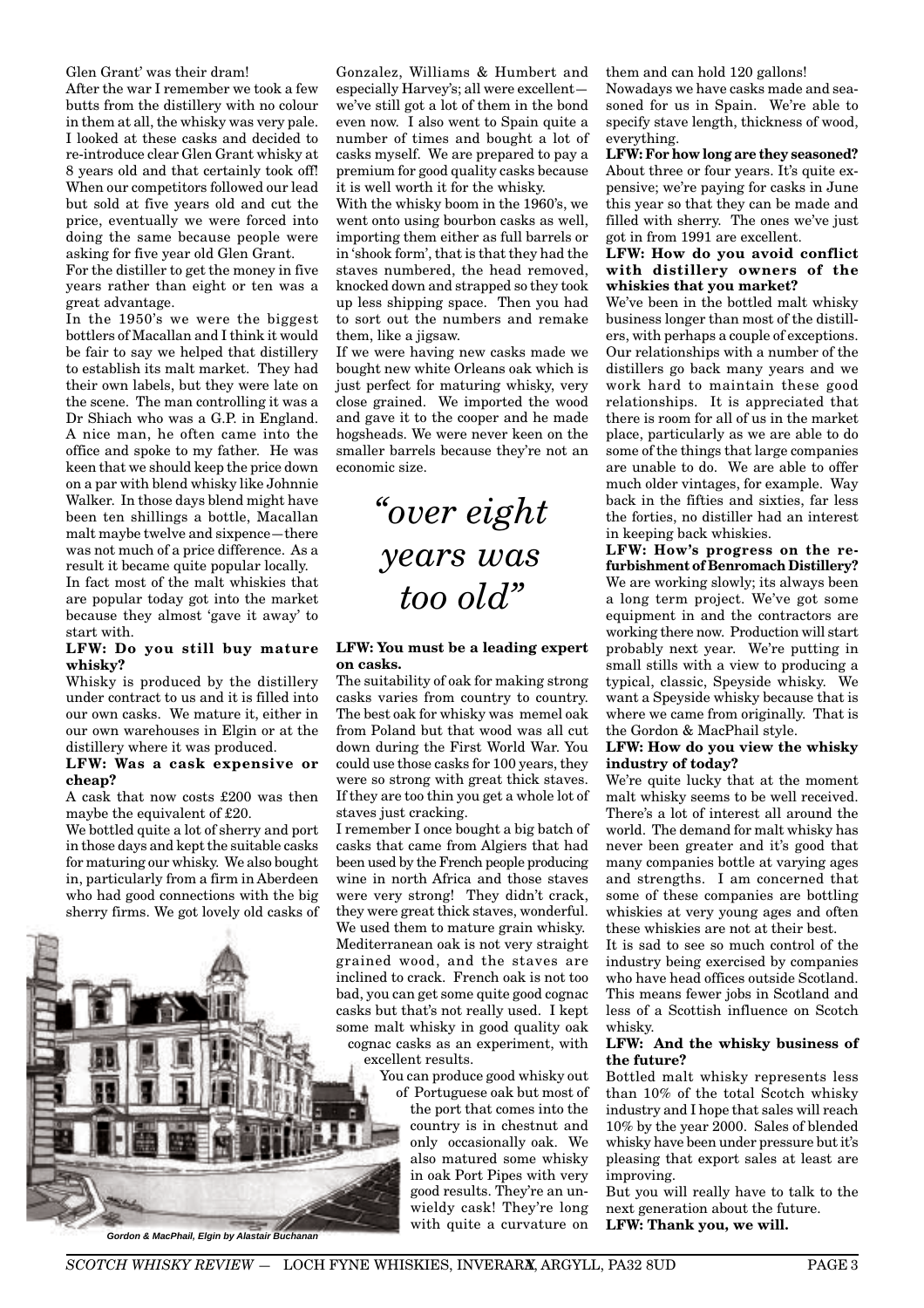# **WHISKY WORK**

**Charlie MacLean**

It's worth considering, even marvelling at the human nose and its capabilities. For whisky 'tasting' the nose is employed more than the tongue and palate.

Our nose is probably our most accurate and sensitive organ even though we don't use it to full capacity the whole time. It is considerably more sensitive than the tongue; for example, there are only four primary tastes but there are no less than *thirty-two* primary aromas. We can detect an odour diluted to one part in a million and most people will score around 70% in simple odour recognition tests. This high sensitivity is useful as the flavour elements in a bottle of whisky make up the merest fraction of its contents, all of 0.2%. The rest is pure alcohol and water.

Glenmorangie Distillery has done pioneering work in this area. Some years ago they sent samples of their 10yo malt for sensory evaluation to a leading Parisian perfumier, Christian St Roche. He identified no less than 26 aromas in the bouquet, from almond, bergamot and cinnamon to apple, quince and vanilla, and such daily scents as 'fruit-stone, ambergris, genista and verbena.'

Later they sent samples of both 10yo and 18yo Glenmorangie to Belmay Inc. of Long Island—worldwide suppliers to the perfume industry, whose staff include some of the most sensitive noses in the U.S.! They identified 22 aromas in the 10yo and 17 in the 18. Of these only 6 were found in both vintages. They had changed with longer maturation; for example, 'lemon/mandarin' at 10 years became 'orange' at 18; 'apple/mint/ banana' became 'plum/raisin,' and so on. Perhaps more surprising was that only eight of Belmay's descriptions corresponded exactly with those of La Roche. Mr. Edward Schwartz, Head Perfumer at Belmay, felt this apparent discrepancy to be a perfectly natural difference between experts; he would have been even more surprised if their descriptions had been the same. So never be afraid to put your own words to the things you smell!

With a little practice you can soon learn to break smells down and identify their constituent parts. Putting names to them is more difficult.

So how do we go about this?

#### **Presentation**

Firstly, glassware and water are of vital importance. A whisky tumbler is hopeless for malts, it is designed for whisky and soda. Choose a clear, uncut glass that will gather the aromas. For serious nosing a cover over the glass will prevent flavour changes as the whisky 'breathes' during the session.

All whiskies benefit from the addition of a little water. This breaks up the chemical chains within it and releases the aromas. Try two samples, one straight and one dilute. Soft, still (not carbonated) water is ideal and all Scottish bottled waters are suitable. Avoid hard or chlorinated water.

#### **Aroma**

Swirl the whisky in the glass and sniff it cautiously. Remember, if the whisky is at cask strength it may be as much as 68% alcohol, and too powerful a sniff can anaesthetise your sense of smell for a short time.

Now add a little water.

In tasting room conditions, professional tasters reduce the spirit to 20% alcohol —in other words, an equal measure of water in standard bottlings. Start with a drop of water and add more by stages. Nosing should embrace both the 'bouquet'—general impressions/salient notes —and the aroma proper. So swirl the glass and sniff first some distance from the top of the glass to collect the bouquet, then deep within to penetrate the aroma. Note your first impressions, the first scents you can identify.

Rest from time to time: with continued sniffing the intensity of the aromas you perceive will fade quickly so it is pointless to nose a single sample for too long.

#### **Mouth feel and Primary Taste**

Take a large enough sip to fill your mouth, then roll it over your tongue. First you want to register the 'texture' of the whisky. It may be smooth and viscous, spirity and vaporous or astringent and dry.

Primary tastes are registered by little sensory receptors on our tongues and palates. The time it takes to stimulate the different areas of the tongue varies, with the bitter receptors taking the longest, so it is important when tasting to hold the liquid in the mouth, coating the tongue properly.

Identify the primary tastes—the immediate flavours your tongue collects. There are only four: sweet, salty, sour

and dry/bitter. Most whiskies will present a mixture of these flavours, sometimes beautifully balanced, sometimes less so.

Over the course of time, you will notice that the flavour changes, sometimes quite dramatically if your glass

remains uncovered between sips. **Finish**

Does the flavour linger in your mouth like a northern sunset, or does it fade rapidly like a shooting star? Are there any echoes of former tastes or aromas? Is there any aftertaste, pleasant or unpleasant?

It is very difficult to be objective and absolute in our description of Scotch Whiskies. Our tendency is to use terms which are often subjective and relative. Abstract terms are especially useful in describing the overall effect of the

whisky—its 'construction', general style and character—and to provide an overall rating of quality.

These abstract terms are relative, they make a comparative comment or relate to a standard. If you want to be precise you must bear in mind that if you describe a whisky as "mellow" you are implying a standard—mellow compared with other lowland, or all whiskies?

A useful list of definitions of the most common abstract terms has been produced by Pentlands Scotch Whisky Research:

**Bland**—lacking in personality.

**Body**—the amount of appropriate product character, usually used in conjunction with qualifiers such as fullbodied, lacking in body.

**Clean**—free of off-notes from any source. **Dry**—an overall impact of astringency at an acceptable level.

**Green**—a preponderance of aldehydic aromas; leafy.

**Heavy**—possessing a high total intensity of detectable aroma and flavour.

**Light**—possessing an adequate intensity of aroma and flavour, but tending to be delicate in type.

**Mellow**—a condition associated with good maturation, whereby alcoholic pungency is suppressed and the effect of hotness reduced to a pleasant warming. **Neutral**—lack of aromas, other than that of ethyl alcohol.

**Rich**—implies a high intensity of character; may also mean a preponderance of sweet associated aromatics.

**Round**—a good balance and intensity of aroma and flavour notes.

**Robust**—a high aroma intensity and flavour, powerful character.

**Sharp**—imparting nose or mouth prickle. **Soft**—where the alcoholic pungency and other aromatics are suppressed.

**Thin**—lacking in the aroma and flavour which it should have; watery.

Some other useful terms are those that describe characteristics that arise during production:

**Estery**—the fruity, fragrant, pear drops aromas.

Acid **Phenolic**—from wood smoke to tar, iodine to seaweed.

**Aldehydic**—leafy, grassy scents, sometimes like Parma violets.

Sweet **Feinty**—difficuly to describe, at worst redolent of sweat, vomit and rotten fruit, but they are essential to, and part of, all malts to some degree.

Feints are mellowed and transformed by maturation in good wood and the wood itself layers another range of aromas over those occurring during production. The most obvious scent is sherry from a sherry cask. Bourbon casks bestow the lovely rounded, vanilla-like, nutty, cigar box aromas which make well-matured malt whisky such a fine thing.

*Charles MacLean is author of The Mitchell Beazley Pocket Whisky Book.*

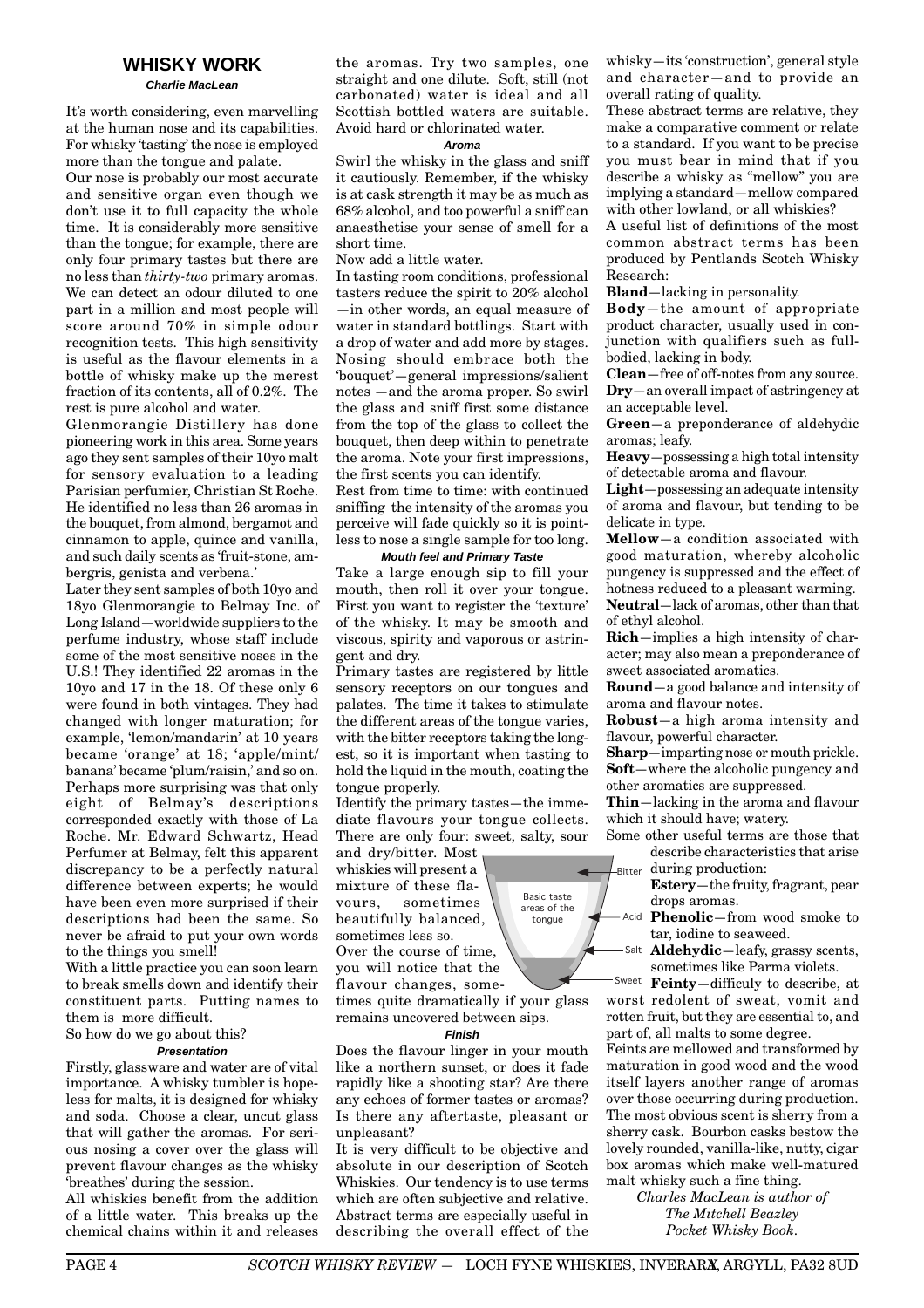# **TIME FOR NEW GLASSES?**

Presentation is all, so they say, but when it comes to whisky it's not just the looks of the glass which influence your appreciation. A whole science comes into play as the shape of the glass affects your perceptions. The traditional whisky tumbler is well suited to a blended whisky but to get the most out of a malt a different tool is best for the job. Or rather three different glasses:

CLASSIC, GRADUATED NOSING GLASS A big, wide, bulb bowl that allows enthusiastic swirling and a narrow aperture which focuses the vapours and essences to the nose. The glass is calibrated to ensure accurate dilution—with a glass this good, water is very desirable. This is the Blender's nosing glass and is supplied with watch glass cover to hold all the olfactory delights.

REIDEL SINGLE MALT WHISKY GLASS Designed by the Austrian glass makers noted for their range of 'wineand spirit-friendly stemware'. The Reidel range is amazing—a different glass for almost every type of wine and/ or grape variety and now a single malt whisky glass. Glasses are designed with consideration of the shape, density at the rim, whether the rim is cut and polished or rolled, how and where the spirit rolls onto the tongue (as different parts of the tongue are sensitive to the four tastes acid, bitter, salt and sweet). Is the flow narrow or broad? Where is the whisky's



first contact with the tongue (front, back or sides)? It is quite astonishing the effect a glass can have on flavour and this is an invaluable part of any connoisseur's collection.

The nosing glass is great for nosing but not a comfortable means of drinking; the aperture is narrow, pushing the rim into the nose when tipping to the mouth and it is necessary to tilt the head back uncomfortably to wait for the uncontrolled rush of spirit. The Reidel glass is a magnificent taster but holds no aroma at all. Its designer, Georg Reidel believes "spirit drinkers are less concerned with bouquet than wine drinkers." (Decanter 02/93). How wrong can he be?

So much for the cerebral, considered study. For relaxed, convivial, malt

whisky drinking, we consider the best compromise a PORT GLASS; a good bulb, a wide mouth with a slight flare, good nosing and tasting combined—and at a terrific price. It's what we use most of the time, comfortable and practical. Our picture also features a small water CARAFE, no handle to fumble for, no spout to aim and no "oh blast, too much water, I'll have to put more whisky in!" A controlled flow into the glass ensured. Like the port glass, we use it all the time. Both the port glass and the carafe are available plain or branded Springbank (who introduced them to us).

| CLASSIC NOSING GLASS                    | £ 7.50(a)  |
|-----------------------------------------|------------|
| REIDEL GLASS                            | £ 11.00(a) |
| PORT GLASS (Plain or Sp'bank) £ 3.50(a) |            |
| <b>CARAFE (Plain or Sp'bank)</b>        | £ 3.50(a)  |

# **EXPLORING ISLAY—an armchair voyage**



Islay—a small island bursting with fullflavoured, smoky, peaty whiskies and yet with a surprising range of tastes to explore. Glass in hand, (see above) settle down with our pick of the crop. **Bruichladdich**—no peat in the malting but by age 15 the island is discernable, delicate. **Bunnahabhain**—delicately peaty. **Caol Ila**—oily, with a long, long finish. **Bowmore**—mid point of the island, and the whiskies. **Port Ellen** pure smoke and peat, slight lemony sweetness. **Lagavulin**—dry, spicy and peppery. **Laphroaig**—pungent with extra seaweed. **Ardbeg**—the most "Islay" of the lot, a challenge!

| MН  | BRUICHLADDICH 43% 15 £ 28.90       |  |                    |
|-----|------------------------------------|--|--------------------|
| MН  | <b>BUNNAHABHAIN 40% 12 £ 21.90</b> |  |                    |
| MН  | <b>CAOL ILA</b>                    |  | 43% 15 £ 25.90     |
| MН  | <b>BOWMORE</b>                     |  | 43% 17 £ 28.00     |
| CC. | <b>PORT ELLEN</b>                  |  | 40% '79/16 £ 25.80 |
| MН  | <b>LAGAVULIN</b>                   |  | 43% 16 £ 25.50     |
| MН  | <b>LAPHROAIG</b>                   |  | 43% 15 £ 31.90     |
| CС  | <b>ARDBEG</b>                      |  | 40% '63/31 £ 45.60 |
|     |                                    |  |                    |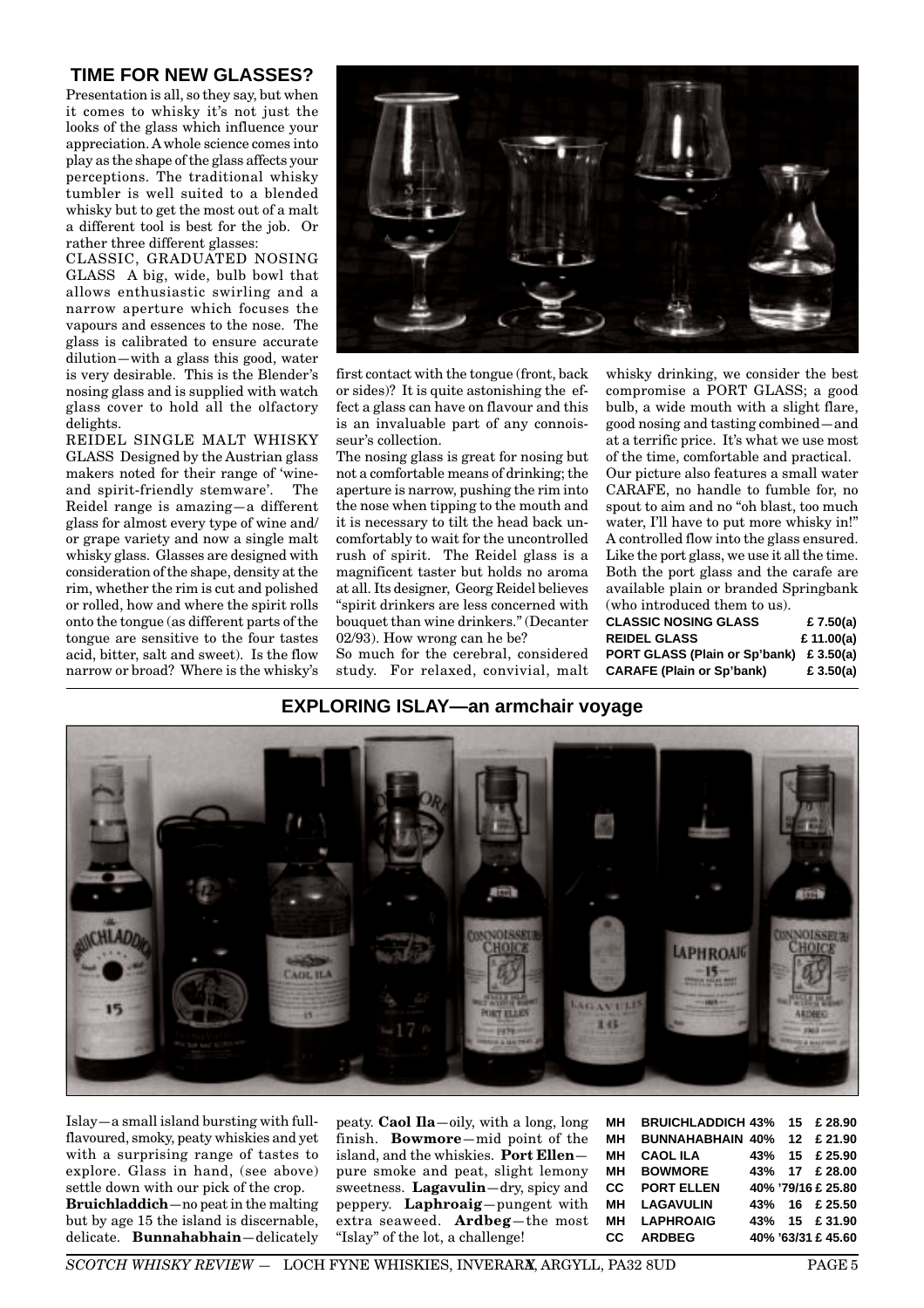# **Hesitation ill-advised**

Winner of this year's single malt over 12yo category at the respected International Wine & Spirit Competition is The Glenlivet 18yo. Well deserving its accolade, it is rich and refreshing. Just 1,800 bottles are available in the UK—we've got a handful, but not many.

**MH GLENLIVET 18 43% £34.90**

To celebrate their centenary G&M have bottled some of their best whiskies from their extensive stocks. Titled *Centenary Reserve* these are truly excellent bottlings. The Glenburgie and Caol Ila are already almost completely exhausted, others are getting scarce.



| <b>Cent. GLENBURGIE</b>                | '48/47 40% £ 199   |  |
|----------------------------------------|--------------------|--|
| <b>Cent. CAOL ILA</b>                  | '66/29 40% £ 45.90 |  |
| Cent. HIGHLAND PARK'70/25 40% £ 37.70  |                    |  |
| <b>Cent. BALBLAIR</b>                  | '73/22 40% £ 34.80 |  |
| <b>Cent. BENRINNES</b>                 | '78/17 40% £ 29.10 |  |
| Cent. GLENROTHES '78/17 40% £ 29.10    |                    |  |
| Cent. ST. MAGDALENE '80/15 40% £ 26.60 |                    |  |
| <b>Cent. MORTLACH</b>                  | '84/11 40% £23.70  |  |

# **Cask Strength / High Proof**

These four high strength whiskies have been doing very well in tastings throughout the last season. Lowland **Bladnoch**, lemon zest and zippppp. Speyside **Mortlach**, great value and a great whisky, classic speyside elegance or fruit gums, choose your description! The new **Springbank** 12 year old, 100°—the Norton 500 of malts, very exciting, rich and no need to dilute! **Port Ellen**, the best from Islay, (according to the locals).



**A\* BLADNOCH '84/11 59% £ 37.30 S\* MORTLACH '83/11 60% £ 29.90 MH SPRINGBANK 12 57% £ 29.30 Cask\*PORT ELLEN '80/15 65% £ 42.30**



# **Scotch in a box...**

Best value this Christmas. One of the greatest Speyside whiskies, a full bottle of Longmorn 15yo, 45% with four miniatures: the excellent Strathisla, Glen Keith, Benriach and Longmorn. **MH LONGMORN PACK £29.90**

# **For the awkward type...**

Three well-packaged, good value presents, suitable for gardenhand or favoured uncle. Two great single malts flank a well turned out Gordon Highlanders blend.

# **Blended Whiskies**

Five glorious blends that exemplify the Blender's art, a little unusual and only found in the best of establishments.

The Putachieside, with a very attractive old style of label and bottle, is a 25yo whisky for a reasonable price. This Spey Cast missed our photo-call because someone had tried it the night before and came in and bought the lot!





| MH SPEY CAST                       |  | 12 40% £ 16.90 |
|------------------------------------|--|----------------|
| MH DIMPLE                          |  | 15 40% £ 26.80 |
| <b>MH PUTACHIESIDE</b>             |  | 25 40% £47.00  |
| <b>MH ANTIQUARY</b>                |  | 12 40% £ 18.30 |
| MH BALLANTINE'S Gold12 40% £ 20.80 |  |                |

# **Fancy a bottle?**

Four good-lookers worth being seen in with. The Highland Park is particularly wonderful.

**MH CARDHU 12 40% £23.40 MH GLEN ROTHES '79/15 43% £33.40 MH HIGHLAND PARK'67/24 43% £66.90 MH DALMORE 12 40% £21.50**

**The Sweeties** Three liqueurs in descending order of sweetness: Scottish Island, strong, full flavoured, gingery and warming, very sweet. Athol Brose, honey and herbs. Glenturret Malt Liqueur, the least sweet, excellent after dinner or with shortbread and coffee, and a good rem-

edy for tickly coughs—it's true!



**MH GLEN ORD—20cl 12 40% £6.20 MH GORDON HIGHLANDERS £ 13.90 MH GLEN MORAY(gift tin) 15 40% £22.20**

# **The Best Whiskies in the World?**

Couldn't resist the *Innovations* style headline. Quality products, a blend and two malts, all excellent.



**MH J.WALKER BLUE 40%£ 112.00 MH MACALLAN 25 43% £ 79.90 MH SPRINGBANK 25 46% £ 65.00**

**MH SCOTTISH ISLAND 40% £15.90 MH ATHOL BROSE 35% £17.90 MH GLENTURRET Liqueur 35% £ 19.10**



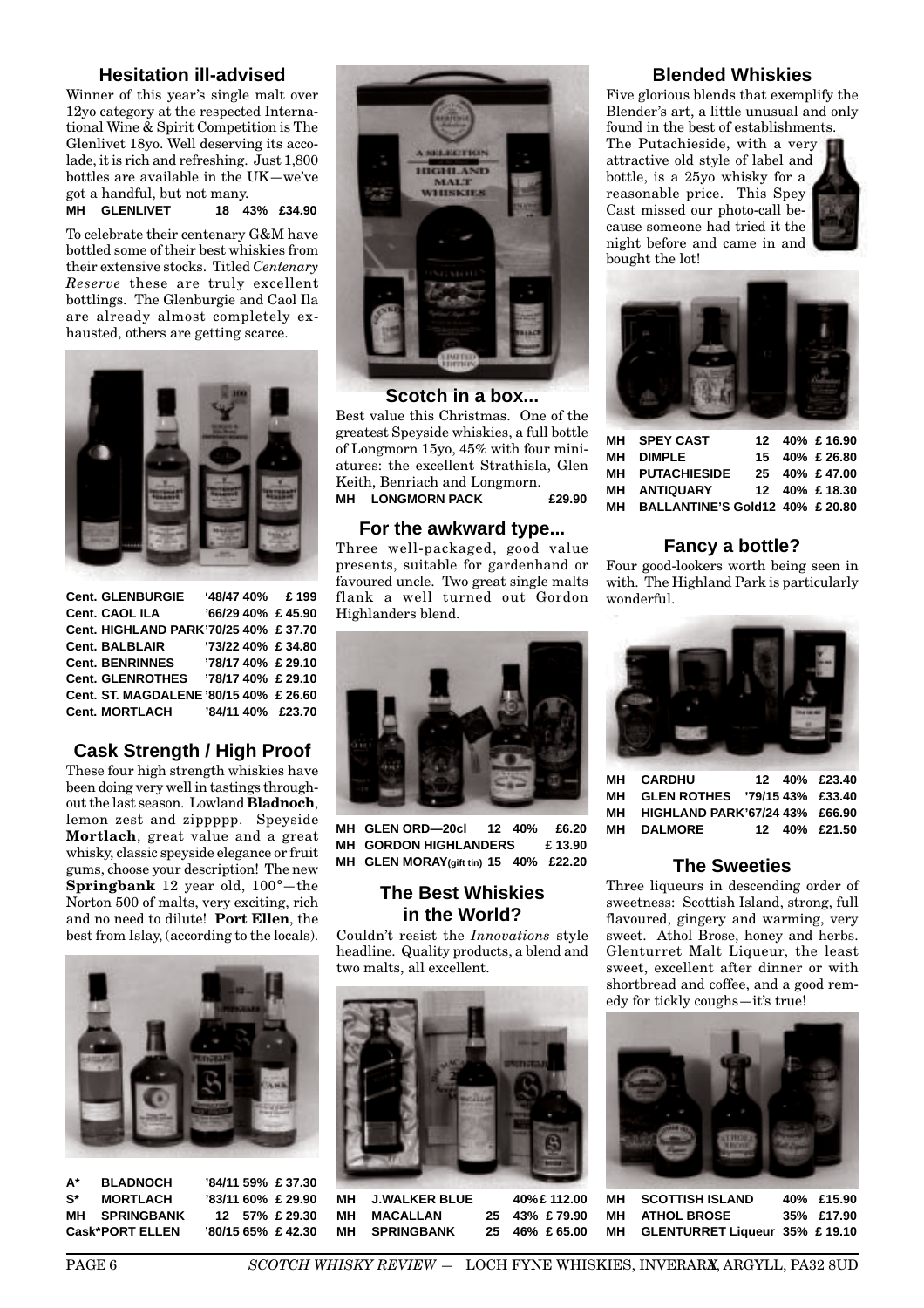# **And for someone who already has everything...**

(or at least all the 'Classic Six' Malts) what could be better than their very own bar stand! Given the number of times we're asked for this in the shop, this is going to be one of the most appreciated items this Christmas. We've managed to source it but stocks are limited. Dark green wood base, brass rail.

**CLASSIC SIX BAR STAND £ 40(c) or save £10 if bought with all six malts BAR STAND WITH ALL C6 £ 177.40**



# **Measure up**

For those who prefer to know how much is in the glass we offer a range of measures to suit most occasions (and guests!) Pewter mini-tankards come in 3 sizes: 1oz(for relatives), 2oz(for friends) & 3oz(for yourself!), with optional thistle motif. The hand-made copper jug (left) holds 1/4 gill, and next time Auntie asks for "just a thimbleful" you'll be able to oblige with this pewter 2oz version.

**1oz Tankard (with thistle) £ 5.45 (£ 5.95)(a) 2oz Tankard (with thistle) £ 5.75 (£ 6.25)(a) 3oz Tankard (with thistle) £ 6.45 (£ 6.95)(a) "Just a thimbleful" £ 6.95(a) 1/4 Gill copper tankard £ 11.90(a)**



# **The Quaich**

Tradition has it that at gatherings of welcome and farewell whisky should be passed around and shared from the quaich, "Scotland's cup of friendship". The name derives from the gaelic *"cuach"*—a shallow cup, and our quaichs feature celtic patterns reflecting their origins. A fitting gift for many occasions, we supply in satin-lined boxes.

**7.5cm (diameter) pewter quaich £ 17.50(b) 13cm silver-plated quaich £ 45.00(c)**





# **Steady as she goes**

Difficult to do it justice here but guaranteed to draw admiring comments, this ship's decanter from Royal Scot Crystal is from their Flower of Scotland range, which as well as deep crisscross cuts and traditional "star" in the base, features distinctive opaque-cut thistle motifs. Holds more than a bottle (see above!) stands 26cm high and comes in silklined presentation box.

| Ship's decanter                          | £99.00(c)  |  |  |
|------------------------------------------|------------|--|--|
| Also available in the Flower of Scotland |            |  |  |
| pattern (see above and below):           |            |  |  |
| 2 Tumblers — boxed set                   | £ 25.50(c) |  |  |
| 2 Large tumblers — boxed set             | £ 29.90(c) |  |  |
| Water jug (9cm high)                     | £18.50(b)  |  |  |
| <b>Mini decanters</b>                    |            |  |  |

From the same stable, but through the lower door, comes a range of irresistible mini decanters, presentation boxed with two matching tot glasses. Ideal for the crystal collector or indeed anyone who enjoys a wee dram! We offer four patterns (see above and below).

Decanters are 12cm high, tots 6cm high.



**Kintyre — square spirit £ 38.50(c) Kintyre — ship's £ 42.50(c) Flower of Scotland (thistle) £ 49.50(c) Georgian £ 38.50(c)**

Engraved lead crystal is also popular. The square decanter and square-sided tot glasses(below) feature a celtic design engraved onto one face. Decanter 15cm high, glass 6cm high.

The miniature & tot glass boxed set makes a popular gift. Choose either a glass engraved "A Wee Dram" or with our Loch Fyne Whiskies logo; a min of Springbank 21yo completes the treat.



**Engraved mini decanter set £ 29.00(c) Min. & tot set; dram or logo £ 10.00(b)**

**A flask to suit every pocket** Never be far from your favourite dram! With flasks in a wide range of shapes and sizes surely there must be one to suit every occasion and every pocket.



| The Hip Flask                                |             |
|----------------------------------------------|-------------|
| 4oz pewter Golfer flask                      | £17.00(b)   |
| 4oz pewter Fisherman flask                   | £17.00(b)   |
| 6oz pewter plain flask                       | £14.00(b)   |
| s/steel & bridle calf leather:               |             |
| 5oz slimline flask (not shown)               | £ 22.00(b)  |
| 6oz flask, captive top                       | £ 24.00(b)  |
| 8oz flask, captive top                       | £ 28.00(a)  |
| The Desk Flask                               |             |
| Pewter Pot Still flask, 15cm high £ 29.00(b) |             |
| Pewter Pot Still flask, 25cm high £ 37.00(c) |             |
| Not Really a Flask                           |             |
| 4 s/steel cups, calf leather case £ 25.00(a) |             |
| <b>Plastic funnel</b>                        | £ $0.95(a)$ |
| <b>Tippling stick</b>                        | £49.00(c)   |
| A deluxe walking stick, knob top, hand-      |             |
| turned manle, generous glass tube flask.     |             |

turned maple, generous glass tube flask, 2 "cups" (not shown—but very nice).

# The Ultimate Flask **Dalvey flask £ 49.90(b)**

The elegant 'Dalvey' flask with integral telescopic cup in gleaming s/steel.

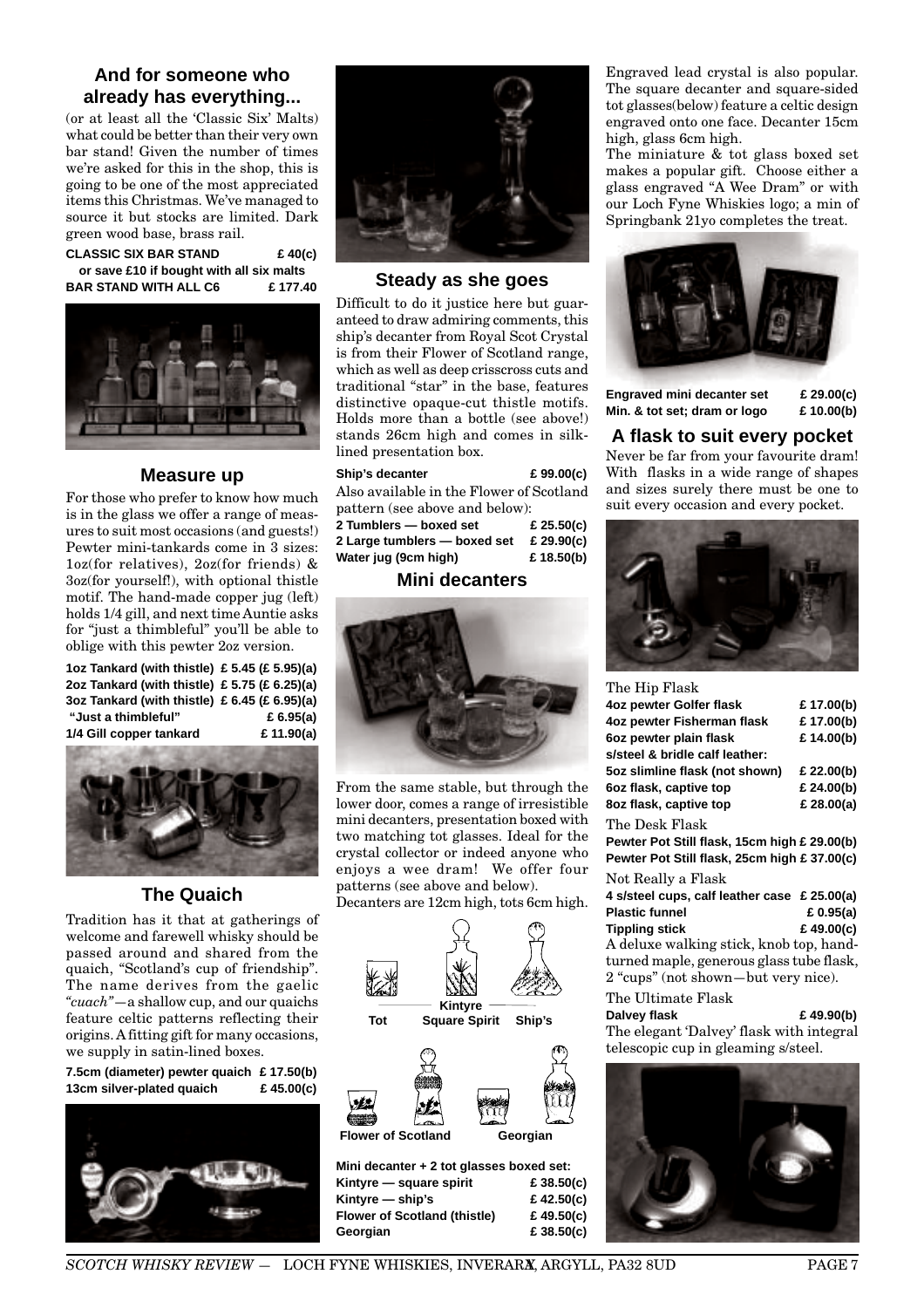# **I asked for whisky...**



#### **...she gave me a CD**

So many people ask after the music we play in the shop that we thought we'd produce our own compilation. But no need, here it is, with the right title too... This blues CD includes a selection of 15 tracks and comes with the LFW customers' seal of approval. Artists include Sunnyland Slim & Lacy Gibson, Byther Smith, Buster Benton with Carey Bell, Big Walter 'Shakey' Horton, Mississippi Fred McDowell and Billy Boy Arnold & Sammy Lawhorn.

Sounds good already!

**I ASKED FOR WHISKY—CD £ 6.50(a)**

**Classic Six Miniature Packs**



The Classic Six is a selection of single malts from United Distillers' portfolio and while one always has one's own classics, these six form a magnificent tasting team of the different regions.

Even if the recipient has had some or all of them before it's very worthwhile going through them again as we recently enjoyed finding out. Michael Jackson's (no, not that one) video provides interesting insight.

| MH CLASSIC SIX MIN PACK | £ 15.80(b) |
|-------------------------|------------|
| CLASSIC SIX + VIDEO     | £ 16.80(c) |

# **Book Dept.**



A comprehensive range of books for the whisky fan—see our Stock List.

# **Custom Labels**

Our custom labelled bottles are very well received and the best advice we have is don't use an excessively expensive whisky—they often don't get opened but sit pride of place on the mantlepiece.

A 'basic' label carries your message of about 25 words and our logo and costs an extra £2.50 over the price of the bottle you select.

A more complex label can be created using material supplied by you or by us after discussion with you—either a photograph, a character drawing or your company logo. This is charged by time but as an example the "Fiddler's Fuel" illustrated cost £ 7.50.

Perhaps the simplest and most popular option is our custom presentation—our magnificent house malt with cork seal, high quality wooden box and custom label, £ 30.00.



**BASIC CUSTOM LABEL £ 2.50+bottle CUSTOM LABEL PACKAGE £ 30.00 OTHER LABEL SERVICE POA**

> **PLEASE CALL SOON TO DISCUSS CUSTOM LABELS FOR CHRISTMAS**

## **Ho-Ho! Novelties Dept.**

Surprise your friends with a full twelvebottle case of whisky this New Year! Hours of fun and entertainment with this real Guinness Book of Records authenticated "smallest bottle of whisky in the world" a tiny 5cm high—gosh! Alternatively be the hit at your bar-b-que with this witty fake red alarm! Contains not a button to press, but a tiny bottle of whisky—IN CASE OF EMER-GENCY—BREAK GLASS! Ha-Ha! (Not suitable for children.)



**IN CASE OF EMERGENCY £ 1.99(a)**

# **Tummy Dept.**



A selection of goodies from the food hall—spot the favourite theme. Haggis meat (in a tin) soaked in Teachers or Glenturret whisky. Glenfiddich Rich Fruit Cake from Walkers of Aberlour, 950g. Double Chocolate, Blueberry and Pecan Cake with Glayva liqueur  $450g$ wonderful warm with cream! A Taste of Scotland—Patterson's Shortbread, three Arran Provisions jams and a miniature of Langs Supreme. Gourmet Collection —marmalade, mustard and honey—all with whisky. Yummy-yummy!

| <b>HAGGIS</b>                  |  |  | £ $3.25(b)$  |
|--------------------------------|--|--|--------------|
| <b>GLENFIDDICH CAKE</b>        |  |  | £ $10.50(b)$ |
| <b>CHOCOLATE / GLAYVA CAKE</b> |  |  | £ 5.60(b)    |
| A TASTE OF SCOTLAND            |  |  | £ 6.90(b)    |
| <b>GOURMET COLLECTION</b>      |  |  | £ 4.90(b)    |

# **Resistance is Useless**



Handmade chocs from Clarkes of Loch Ewe are sheer luxury. A 150g box of Glenmorangie Truffles includes: apricot, coffee, praline dakar and plain with vanilla—all with 18 year old single malt. **GLENMORANGIE TRUFFLES £ 6.70(a)**

**And Remember...**



No matter how big your order, the **maximum** you pay is **£5.90** for your delivery to one address, (see back of stock list). The letters in brackets following prices of whiskyware indicate the carriage charge for individual items if ordered separately.

We're not setting Christmas delivery deadlines—as ever we'll do our best to get it to you quickly—but it's worth ordering soon (now?) for Christmas.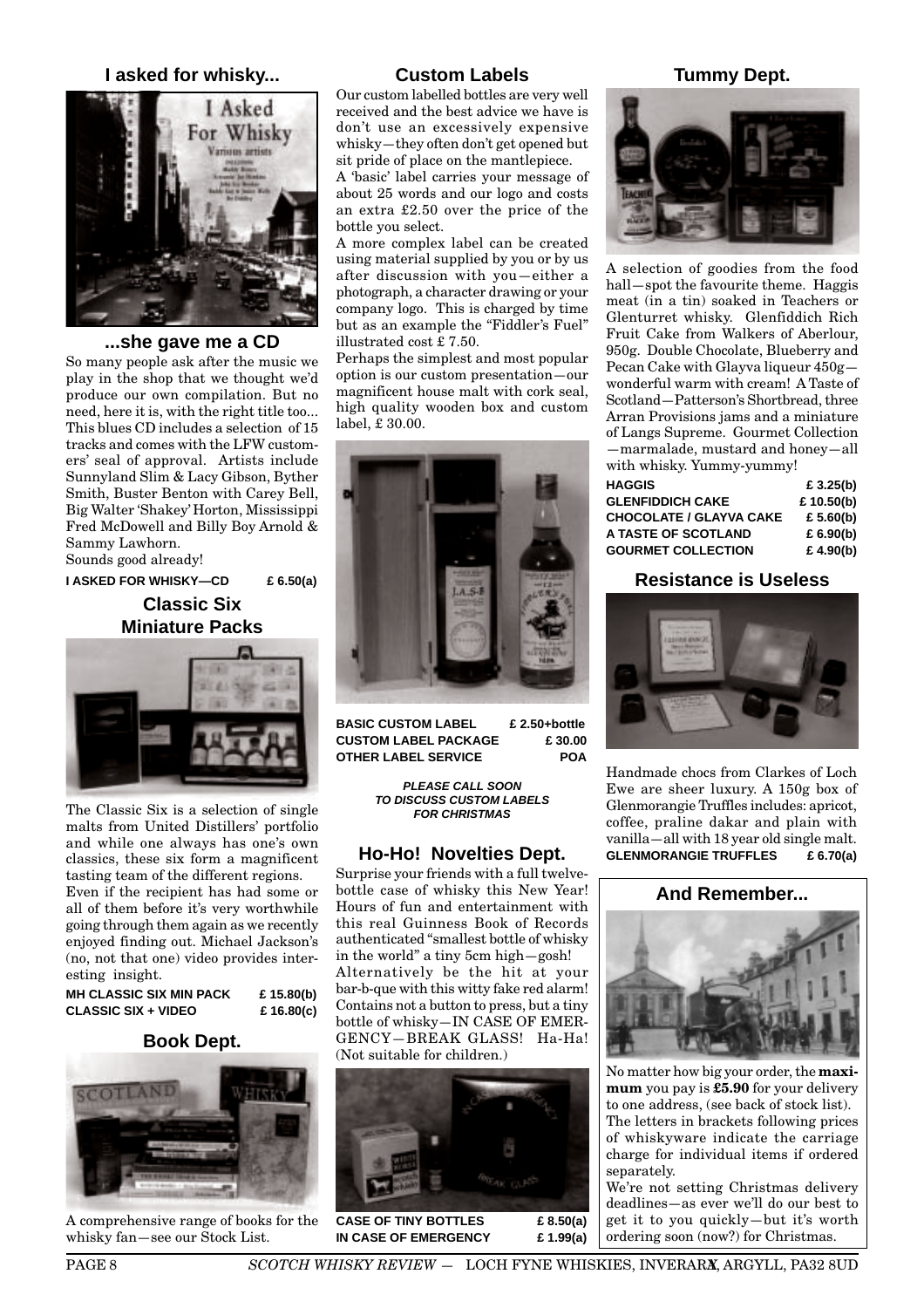

# **ALASTAIR BUCHANAN DISTILLERY PRINTS**

Alastair has assembled a portfolio of over 60 different distillery illustrations—a unique record of the industry featuring some much-missed buildings. Our black and white printing does little justice to his full colour gouache artwork. Each image measures about 3" x 4" and is in the style of the one he has done of our shop above.

A single print, with mount, in a narrow mahogany frame (6" x 7"), or cream coloured moulding, costs £6.95 (+50p P+P). Framed sets of four, eight and sixteen prints are available with mahogany frame. This includes our most popular, a set of all eight Islay distilleries, £38 (+£5 P+P).

Although we stock Alastair's delightful prints we ask that you deal with Alastair direct for mail order business. Write or 'phone him for a list and brochure of what's available. Your favourite distillery could be gracing your wall in about 7 days.

> Alastair Buchanan Scotch Malt Whisky Prints, Old School House, Cousland, By Dalkeith, Midlothian. EH22 2NZ. Telephone 0131 663 1058 Fax 0131 663 0084.

Please remember to mention the Scotch Whisky Review when enquiring.



**BENROMACH DISTILLERY New owners Gordon & MacPhail plan to start distilling next year.**

**tasters tasters tasters tasters tasters**

**What's new in the shop, Richard?** Most exciting is three new releases from **Glenmorangie**—two more finishes akin to the excellent Port Wood and a very attractive limited edition collector's "must have". The **Culloden Bottle** (limited edition of 2,500) is launched to commemorate the 250th Anniversary of (you guessed) the Battle of Culloden. The bottle is a replica of an 18th Century spirit flask that once belonged to Duncan Forbes of Culloden and now resides in the National Museum of Scotland. Encased in a solid mahogany box (environmentally chummy—natch) with C18th-style engraving on the lid and a signed, numbered certificate. All this desirability is further wrapped in a sleeve with a scene from the battle. This is a very attractive presentation (sorry no pic. yet) and a must for any serious collection. Distilled 1971, 43%, £125, don't hesitate.

**Tain L'Hermitage** is a limited release of Glenmorangie transferred to L'Hermitage casks at 12 years and racked in Tain (which is twinned with the Rhone town) for a further five years. Sweet and fresh with a winey finish and a long Burgundy/Rhone aftertaste, this is one for drinking and collecting. A oneoff limited release, 43% at £32.90.

Finally the latest addition to the Glenmorangie port-finish-folio (geddit?)

has spent 12 years in white yankee oak and then 'several' years finishing in Malmsey Madeira drums. No rush here but

sounds good for Christmas! The **Madeira Finish** is the same strength and price as L'Hermitage.

**HELL** 

**UD's** Glendullan, Glenury Royal and Linkwood bottlings join the **Rare Malts** Selection.

Otherwise, we have some stocks remaining of a Signatory bottling of **Longrow**, that has been very well received by our customers. Also new in is **Drumguish** from the new Speyside Distillery. Carrying no age, this 3 year old is more for the collector rather than the drinker: "Nice in cream sauce with steak" was one customer's less than enthusiastic tasting note.

Did we mention the appointment of **The Inverarity** as our House Malt? Response from customers at tastings is very gratifying—an easy-drinking dram with buckets of charm, well balanced and a sucker for a good, equal measure of water. We serve it with fruit desserts, trifles etc., pre-watered to 50:50, instead of wine—a real table hit!

For bookworms, a new expanded edition of **Milroy's Almanack** and a re-vamped **The Malt File** are awaited—haven't seen either yet.

Lastly, if you think our prices are downright reasonable, talk from the bar is that a major supermarket is to have a whisky for £6.99 this Christmas. Deduct £1.05 VAT, £5.77 excise duty and that leaves **18p** for the bottle, label, outer, transport, profit(?) and, yes, 3yo Scotch. We haven't tried it yet so we can't sing its praises...

**nosingsnosingsnosingsnosingsnosings**

**What's new in the news, Richard?** The **Scotch Whisky Association** (SWA) has been very active in arguing for a staged reduction in the tax on spirits and has proposed a staged **reduction of 4%** each year until parity with beer and wine— spirits have twice their rate of duty at present. To kick start the programme the government is being asked for an 8% drop now. Evidence that this is a jolly good idea is a 1995 **record export** result compared with a **UK drop** of 26%, or a predicted £100m revenue lost to the exchequer, since the last increase.

A new calculation states that the Scotch Whisky Industry supports a total of **47,760 jobs**; 14,000 directly and the rest in farming, bottling, transport and other dependent jobs (including Lyndsay and me, presumably).

**Allied Distillers** have sold **Pultney Distillery** to Inver House Distillers. Further to Allied's continued program of rationalisation, West of Scotland favourite **Black Bottle** has been sold to Matthew Gloag (Famous Grouse). Allied own Teachers who are to follow Bell's recent lead with a **TV campaign** featuring Bob the Sheepdog and the strapline "you can't teach an old dog new tricks". Let's hope they can afford colour film.

Burn Stewart is to start **bottling in India**. The **USA** is considering dropping its **health warning** on alcohol. Now "Consumption of alcohol has benefits" and "may be safe and pleasurable". This compares with current U.S. advice such as "not recommended" and "no net benefit" (good grief!).

Surrey-based boffins reckon they've developed a **computer** that can accurately sniff Scotch and differentiate a **Bombay Bell's** or a Reel MacKoy from the authentic Scotch. Big business as **cratur counterfeiting** is rife throughout the world.

Local favourite **Scottish Island Liqueur** went belly-up last year but has been salvaged by an Argyll businessman who now has the necessary approval from the US Bureau of Alcohol, Tobacco and **Firearms** (Firearms? good grief!) to export.

Edradour Distillery hosted its first **wedding** this summer. (Presumably a small one.)

**Whisky Open Day** looks like being a regular event. About the last saturday in May the industry opens its doors to many facilities such as grain distilleries and maltings, otherwise too busy for visitors. Free drams, pipebands and **bouncy castles** are other attractions. We should have more info in early May; send a SAE then.

A Bavarian company has put a single malt into an **aerosol** can. "It's no joke, we have a schnapps in an aerosol" says the company's chairman. Yes, but why? Suggestions include, a) convincing your wife you really have been in the pub all night and, b) making your dram go further. LFW would like to hear from the importer. AND a customer told us of a Scotch Whisky Board Game as involved as Monopoly, sounds interesting anyone know more? We're also still looking for that whisky-flavoured toothpaste...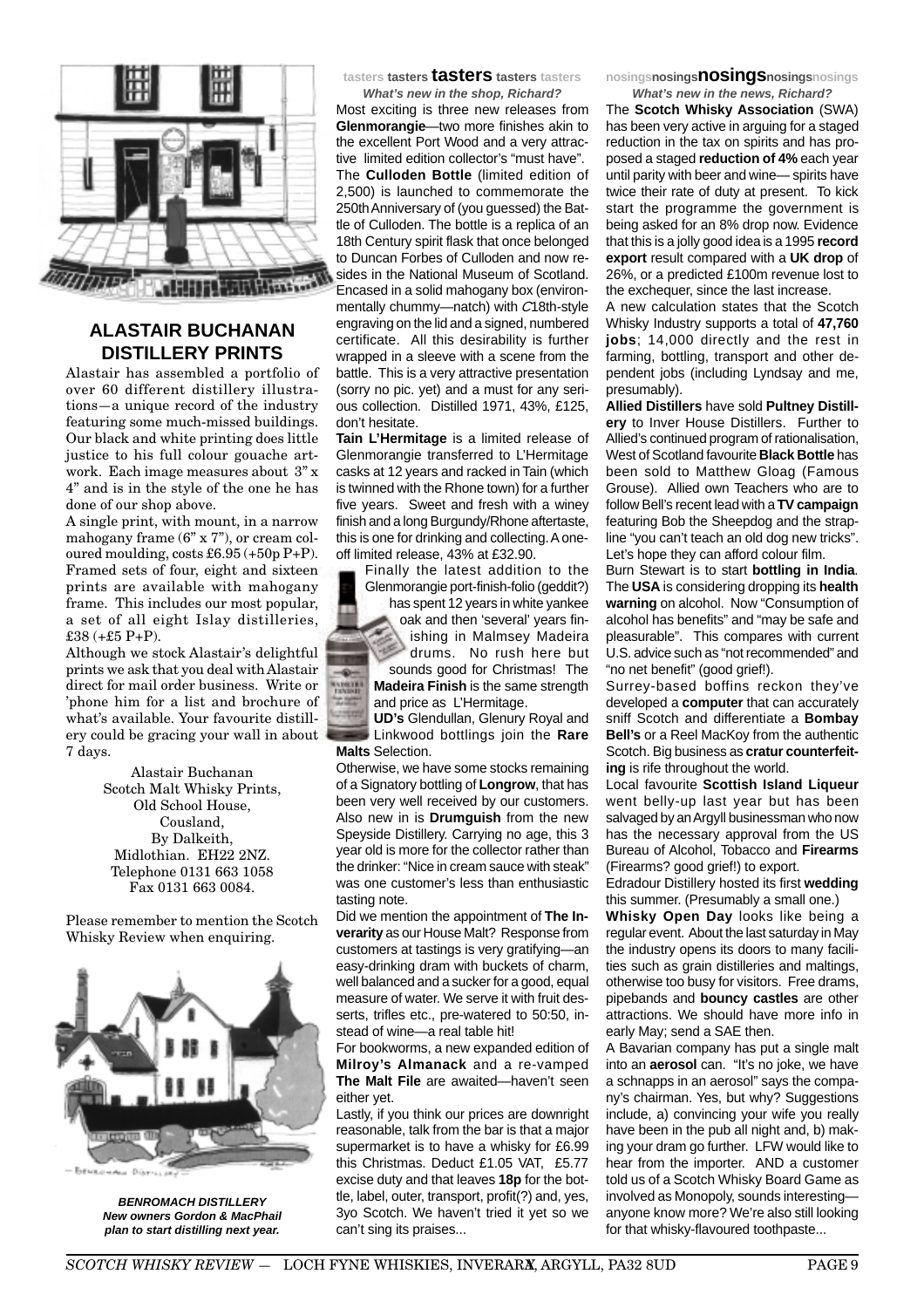# **SPEED AND VIOLENCE! —the magic of yeast**

#### **Roger Jones Industry Manager, Quest International**

Throughout recorded history and probably for a lot longer, Saccharomyces cerevisiae has been closely associated with Homo sapiens. Put another way, we (mankind that is) use yeast a lot. Bread, beer, wine, cider, and spirits are all dependent on yeast as are many of the nutritional and flavouring products for foods. It may come as a surprise that there is about 1,000,000 tonnes of yeast produced and sold in the world each year!

I work at Glenochil Yeast Factory which is Scotland's only yeast factory. Situated at the foot of the Ochil Hills about five miles east of Stirling, it owes this location to the fact that it had originally been a distillery which was founded, we believe, by a local farmer in 1746.

By 1880 a large quantity of surplus yeast was sold to other distillers and to bakers. The operation gradually evolved over time and it became solely a yeast factory in 1930. So the factory site can claim nearly 250 years of industrial production. The factory belongs to Quest International which is part of the Unilever Group of companies.

Much rebuilding has been done over the years and now our state-of-the-art plant makes a range of distillery, food flavouring and bakery yeasts. However it is the distillery yeasts that concern us here.

Scotch Whisky production is just as dependent on yeast as is beer and wine, but what is yeast, where did it come from and what does it do?

The last is probably the easiest to explain. In fact we get more than a clue from its name in various languages. *Levure* in French and *Levadura* in Spanish are both derived from the Latin word for 'lifting' , a reference to bread dough. In contrast the English word came from the Dutch *Gist* which also means 'foam', a reference to the wellknown frothy head of an active alcoholic fermentation. Does this mean that alcoholic beverages were of more importance to the British and Dutch, whilst bread was regarded more highly in France and Spain?

Anyway we know that both effects have the same cause, the simultaneous production of alcohol and carbon dioxide by yeast that has encountered some sugar in relatively warm conditions. The yeast takes in the sugar and uses it for growing more yeast and for the maintenance of the existing cells in a good healthy condition. The alcohol and carbon dioxide so necessary to the baking and beverage industries today are merely the by- products of yeast doing what it wants to do!

To describe this in a little more detail, we must go back a step or two into the production process for Scotch Whisky, specifically *malt* whisky production. Barley malt is the source of the starchy material which eventually becomes whisky. The malt is milled and mashed. During mashing the starch is converted to sugar by the natural enzymes present in malt grains. The sugary worts are then extracted with hot water.

Even before the extraction of sugars is finished, the first running of wort is 'pitched' with yeast. Sometimes this is done literally by emptying 25kg bags of yeast into the washback (the fermentation vessel), sometimes the yeast is suspended in water before pitching.

A typical mash of 8 tonnes of malt grains could take 150kg of yeast. The yeast starts to ferment visibly within a few hours and the fermentation can be over in 50 hours.

The sheer speed and apparent violence of the fermentation accounts for the well- known difficulty that the distiller experiences in keeping the wash within the washback! In the bad old days young lads were employed to beat the foam into submission with heather or birch brooms. Now washback lids are fitted with a mechanical foam beater, a sort of paddle rotating above the foam danger level (hopefully). In reference to the old days, the foam beater is called a 'switch'. In all of this it is easy to forget that the yeast not only produces alcohol from the sugar but it also has a profound effect on the flavour of the Scotch Whisky. Much remains to be found out about this effect and the way in which it interacts with the other critical factors such as the malt, the distillation, the maturation and so on. However, it is certain that whisky would not taste like whisky without the action of the right yeast.

Yeasts are classified scientifically as microfungi and thus belong to the

mushroom world. The individual yeast cells are tiny, you need a magnification of x100 to see them at all well. They are round to oval in shape and often you can see a daughter cell forming by a process best described as budding. One gramme of yeast contains an incredible 10,000 million cells. They may be small but they are fast workers. At peak growth the cells can double in number in about 2 hours whilst producing alcohol at a prodigious rate. Yeast is usually delivered to the distilleries as a beige coloured solid with the consistency of slightly hard ice cream, packed in 25kg woven polypropylene sacks. To keep it alive and healthy it has to be transported and stored at refrigeration temperature.

So where did the distilling yeasts come from? The true answer is lost in the mists of time, but we can make some educated guesses. Probably originally from wet grain, a primitive beer or dough mixture fermenting with yeasts that were around in the environment. Since then a few thousand years worth of selection of yeast strains has been carried out by vintners, brewers, distillers and latterly yeast manufacturers.

At present there could easily be more than a thousand yeast strains in regular commercial use. All will be quite specialised for the role intended, such as whisky production.

This specialisation involves another fact of wonderment to those who work with yeast. In the process of yeast selection we have obtained yeast strains that not only produce alcohol, but also contribute positively to the flavour of Scotch Whisky.

When you savour your next dram, spare a thought for the yeast which helped to make it. Just 14 micrograms or 150 million cells is sufficient for one bottle of Scotch.

A little bit of nature's magic harnessed for the product we know and love.

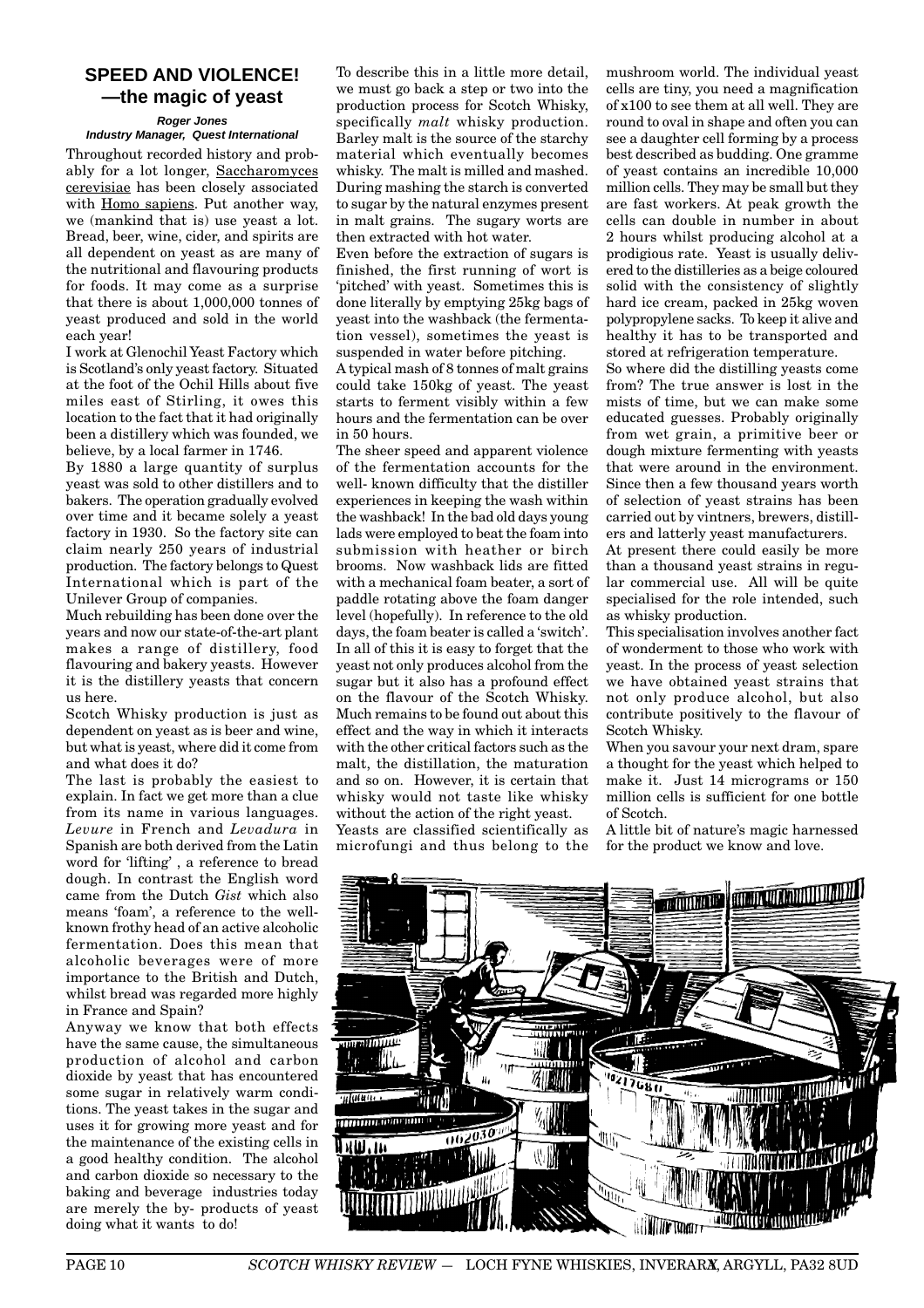

# **AN AUCTION GUIDE TO COLLECTING SCOTCH WHISKY Martin Green, Christie's, Scotland**

Collecting Scotch whisky is a hobby enjoyed by many enthusiasts most of whom never touch a drop from the more expensive bottles in their collection but appreciate the bottles for their age, originality of design, shape, condition and design and colouring of the label. All of the above factors contribute towards the essence of the best collections in the world, some of which are housed overseas. The export market has seen many bottles which have never been available at home, hence the high quality of foreign collections.

No two bottles are the same where older examples are concerned. Above all the "golden Nectar" was produced for consumption; it never ceases to amaze that bottles which actually manage to survive from the last century are still in excellent condition to this day. Some brands have disappeared without trace whilst others which do materialise have never been heard of before.

Some of the best collections in this country are owned by the distilleries themselves. They are continually looking for bottles to replenish their archives; usually brands which are no longer produced or early examples of which samples have not been retained with the future in mind.

With my company holding whisky auctions twice a year there is a great variety of collectors' bottles available. Here are a few points to look for if you are thinking of starting a collection and are interested in authentic bottles from the 19th and early 20th century.

## **POINTS TO LOOK FOR— CAPSULES, CORKS AND SEALS**

The earliest form of seal, applied after the cork had been driven, was made of melted wax and often embossed with the producing company's name, brand name of the whisky or a crest.

Early capsules were usually made of lead or a metal based substance and fitted to the bottle after the cork had been driven in. Some are embossed with the company name logo or crest and/or name of the brand or distillery.

If the bottle does not have a driven cork it may have a stopper. In order to distinguish this, look for a slight indentation running around the neck underneath the capsule where the edge of the stopper meets the neck of the bottle.

Other types of seals were introduced in

the 1920'sby some companies; for example, spring loaded caps made of tin or metal protected by lead or similar capsules were very common. Screw caps were also introduced at this time, similar to those which can be found on every-day drinking whiskies today.

#### **GLASS**

Early bottles were often hand blown or made in three pieces formed together whilst the glass was molten. Look for slight bubbles and imperfections in the glass which is usually clear or green in colour, bottles which do not stand perpendicular and those which are not conventionally shaped.

#### **LABELS**

The condition and legibility are highly important; look for date, name of bottler, company name, crest and logo. Some labels are very colourful depicting printed scenes of distilleries or views of Scotland; others can be very plain bearing only the basic details of the whisky. Where single malts are concerned look for the name of the distillery. The words "Liqueur Scotch Whisky", "Rare Old Liqueur Scotch Whisky", "Fine Old Scotch Whisky" etc., denote that the whisky was moderately mature when bottled. Where blends are concerned look for the words "Rare" or "Fine Old Blended Scotch Whisky". Some of the malts used in the blend may have spent between 3 and 25 years or more in the cask.

#### **20th CENTURY WHISKY**

Since the 18th century, some 860 malt and grain distilleries have existed, only a small proportion managing to survive.

# **THE SINGLE MALTS**

The single malts available today for every-day drinking have been matured for between 3 and 15 years in the cask. Anything older is usually more special. On the whole, most distilleries have released onto the market a particular brand which is very special. Primarily produced for commemorative purposes or the collectors' market, it is also enjoyed by serious malt drinkers.

> **Christie's hold Whisky auctions in November and March each year. Telephone 0141 332 5759**

# **SPRINGBANK LETTERS**

Our Springbank sponsored letters page is being held over for one edition due to constraints on space in this edition and a natural justice that the award of a very valuable bottle of Longrow should go to the *best* letter rather than *the* letter! The writer of the most worthy letter published will receive a much sought after bottle of Longrow courtesy of Springbank Distillery.

No suggestions for our caption competition, (it was a stinker) so the tenner goes in the West Highland Native Woodlands Box, (the *We Hate Sitka Spruce* gang). Other donations forwarded.

# **FIRST RUN**

Isle of Arran Distillers are offering an attractive opportunity to play a part in their future. For those of you who missed their £450 Founder's bond (now closed) a single case bond is now on offer through Loch Fyne Whiskies.

A palatable £75 secures the bond holder a case of twelve bottles of Isle of Arran single malt to be delivered in 6 years. The price includes bottling and delivery but not excise duty (currently £ 69.24) or VAT on the resulting total (£ 25.24), both payable on removal from bond. Those of you who are less impatient can have their stock further matured on the island for £2.50 per year.

"Our faith in a new distillery on Arran has been borne out by the fantastic reaction to the new spirit," says Marketing Director Andrew Currie. "We were confident that Gordon Miller (Manager, left) was going to produce a good first production and to our delight he's produced an outstanding one".



LFW sampled the new spirit with the Chief Nose of discerning independent bottlers, Adelphi, and we agreed that it is very sprightly, light and lively. "A rich Dalwhinnie" is one prediction of Arran Distillers and we agreed but fancied we detected a dash of Campbeltown in there also. Whatever, we thought it to be very promising and this offer very attractive. Your money is assured by a reputable Scottish Bank.

# **12 bottle CASE ARRAN BOND £75.00**

# **SPRINGBANK CASKS**

Those of you with a bit more dosh to squander on drink may be interested in a full cask of Springbank. There are six cask options starting with a 330 bottle bourbon cask costing £850 (excluding duty and vat—payable on removal) including 10 years maturation. Further details on request.

# **CAVEAT EMPTOR**

With a top-of-the-range new sherry butt (660 bottles) from Springbank costing £1,850 (the reasonable going rate) we wonder why there are 'Wine and Spirit Investment Advisors' offering whisky casks of unknown provenance for £3,000+. Be warned, there are some very dubious offers being touted.